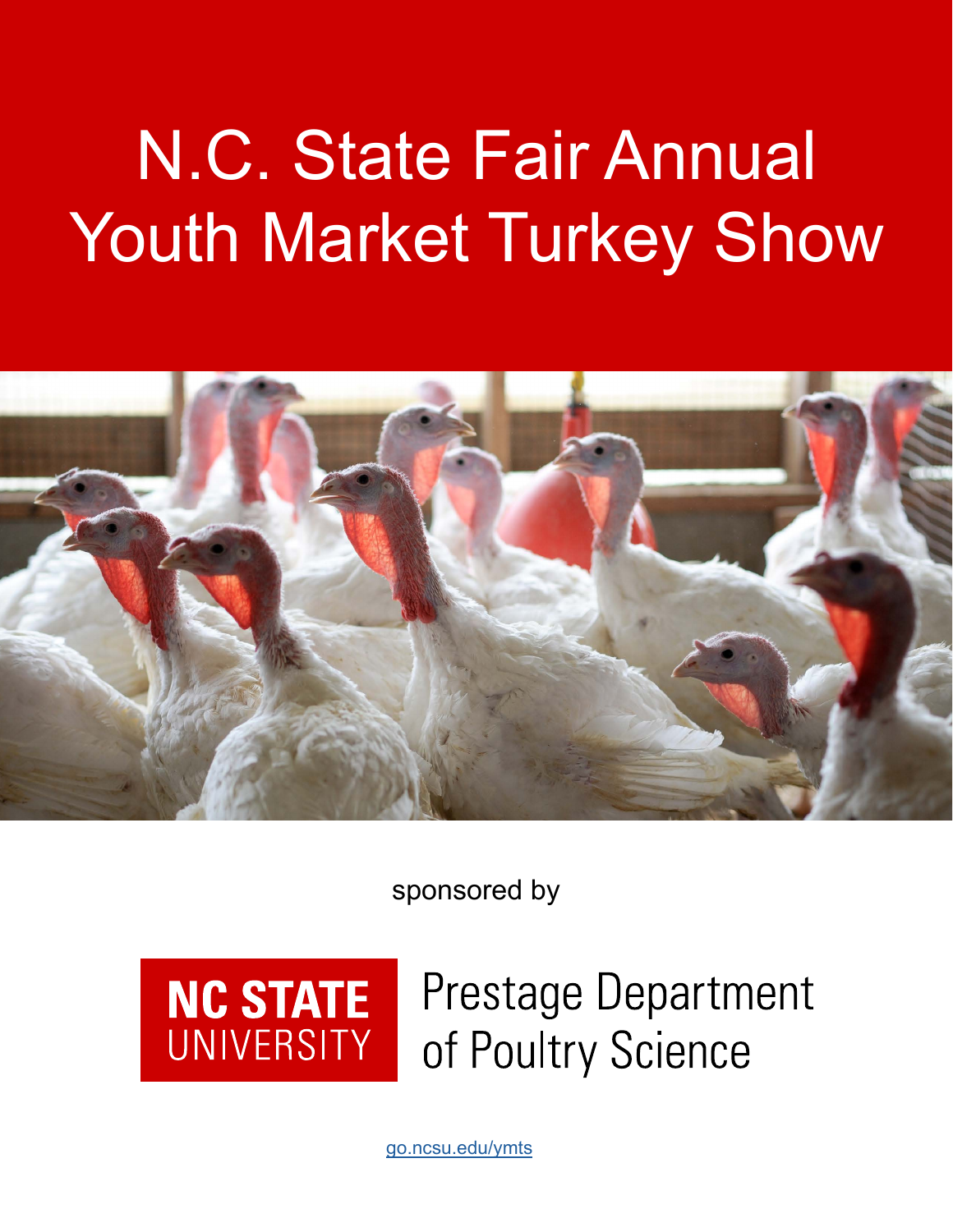#### **About the Youth Market Turkey Show**

The Youth Market Turkey Show is an opportunity for youth to raise and show market turkeys. The Youth Market Turkey Show will be held during the N.C. State Fair. The competition is open to any NC youth between the ages of 5-18 who will be in grades K-12 on the day of the show.

#### **Registration and Fee**

Registration is mandatory. Social security numbers are not necessary for registration; they are required to receive monetary prizes from the N.C. State Fair.

We are limited to 300 participants due to space at the State Fair and the availability of turkey poults. The first 300 participants who have registered online and paid the **\$20 registration fee** will have poults reserved for them.

All registrations after the 300 limit has been reached will be waitlisted.

#### **Important Dates**



#### **Poult Pick-Up**

Turkey poults will be available for pick-up in June.

Pick up your poults at the NC State Animal and Poultry Teaching Unit, 3841 Inwood Drive, Raleigh, NC 27603, located off of Lake Wheeler Road.

Each participant may pick up 1 to 3 banded turkey poults. Only 1 bird will be allowed to show — the rest you keep.

To give the poults a healthy start, each participant (not each poult) receives 5 lbs. of feed crumbles.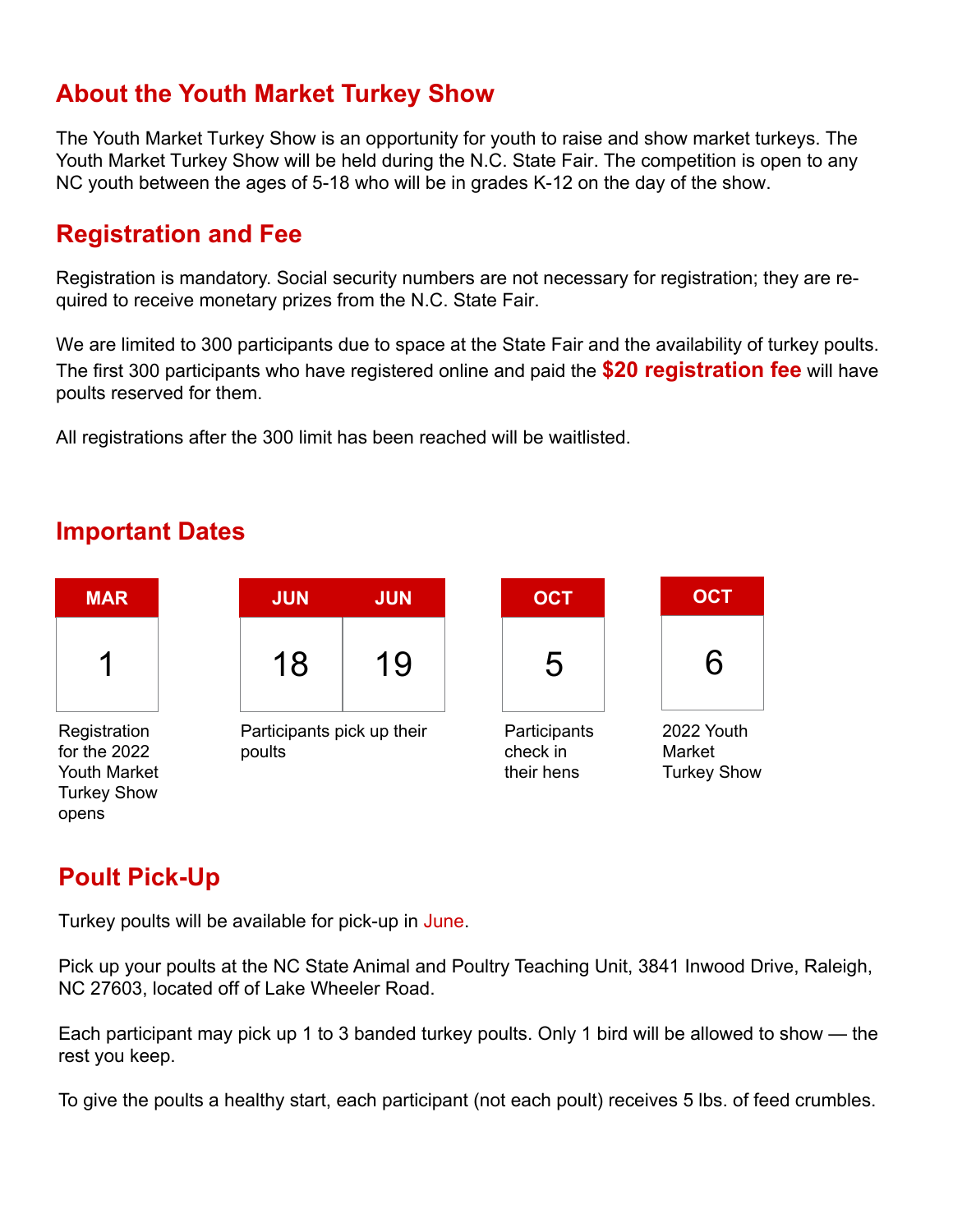Turkey Starter and Grower feed may be difficult for participants to find. However, it is recommended that a Game Bird Starter and Grower feed be utilized for growing. Most Southern States stores and other feed stores sell Game Bird feeds.

Please visit us on the web for more feed guidelines.

A box with bedding material will be provided for transport of poults.

#### **Rules**

Only your **best** turkey poult will be taken to the YMTS at the N.C. State Fair.

There is a 15-pound minimum weight limit. Any bird that does not weigh 15 pounds will not be accepted and you will be responsible for transporting the bird back home.

NO EXCEPTIONS — please weigh your bird **before** you bring it to the fair.

Diseased birds will not be allowed to enter the contest and participants must take a diseased bird back home.

All turkeys entering the contest will be retained by the Prestage Department of Poultry Science. They cannot go back home after the show.

#### **Show Information**

#### **Checking in**

Check in your turkey on Wednesday, October 5 from 8:00-4:00 (before the fair opens). You do not need to pay to park to check in your turkey but can drive right up to the Kelley Building by entering Gate 4.

Dog carriers are excellent for transporting turkeys. Do not put turkeys on slippery surfaces when transporting. Please provide some kind of bedding to stabilize their feet. This is mandatory.

A parent, 4-H agent or any adult can bring the bird to check it in. Forms with the participant's required information (SSN and full legal name in order to be issued prize money from the state fair office are not required at check-in. This year no form is necessary.

All information was provided to Carol Grant (919.839.4531) or Cheryl Jenkins (919.839.4522) at poult pickup or called into the N.C. State Fair office.

Please call the N.C. State Fair office asap if you have not provided this information by September 15.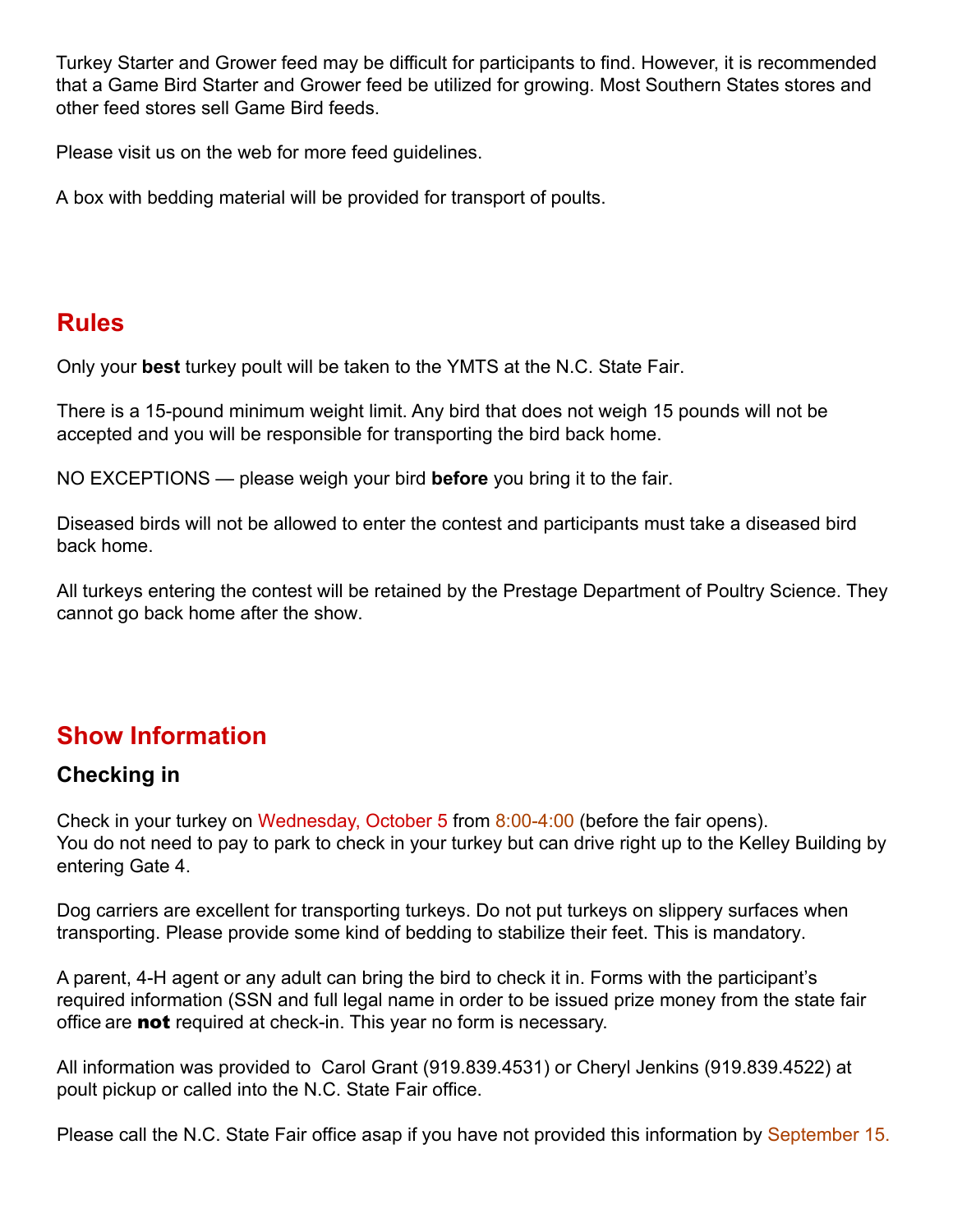Each poult will be banded with a metal wing band — please write down the number of your chosen show bird on the Market Turkey Entry Form at check-in.

Birds will be kept and cared for by our staff Wednesday through Friday before the show. Each participant will be given a cage number and a new leg band number for their bird so that they can get the bird when the class is called for the show.

Each participant will receive 1 complimentary entry ticket to the N.C. State Fair. Fair entry tickets are required by everyone to enter the fairgrounds to show on Friday.

#### **Showing**

Turkeys will be shown on Friday, October 6, 2022 at 9:00 a.m. You will need to pay to park on this day — give yourself plenty of time to park and get to the show.

The age divisions, based on age as of June 1, 2022 are

**Gobbler** (5-8)

**Junior** (9-13)

**Senior** (14-18)

The Gobbler division (5-8) shows birds for placement in their class and will have a Grand and Reserve Champion award, but the Gobbler age division birds will not be allowed to compete for final Grand and Reserve Champions. There will be one Grand and one Reserve Champion auctioned on Saturday, October 7.

Turkeys are shown 15 birds per class with **every** participant winning a ribbon and placement money. First through 10th place will win more money.

Class assignments will be displayed the day of the show and emailed to everyone the night before.

During the contest, each contestant must walk or carry their turkey to the judging site (behind the poultry tent at the fairgrounds). Staff will be available to help if necessary. Parents can assist as well.

Once facing the judges, each contestant must hold their turkey upside down by the legs with the breast facing the judges. The judges will allot points for body weight and conformation of the breast, legs, thighs, wings and back. Overall finish, feathering, health, market defects and uniformity are scored as well. There will be an oral question or two for the contestant to answer.

Casual clothes are recommended for the show. Extra shirts will be on sale Wednesday and Friday.

SSNs will be collected at Poult Pick-Up or the responsibility of the parent. Parents should call the N.C. State Fair (Cheryl Jenkins at 919.839.4522 or Carol Grant at 919.839.4531) between July 1 and September 15, 2022. Please call between 9 a.m. and 5 p.m.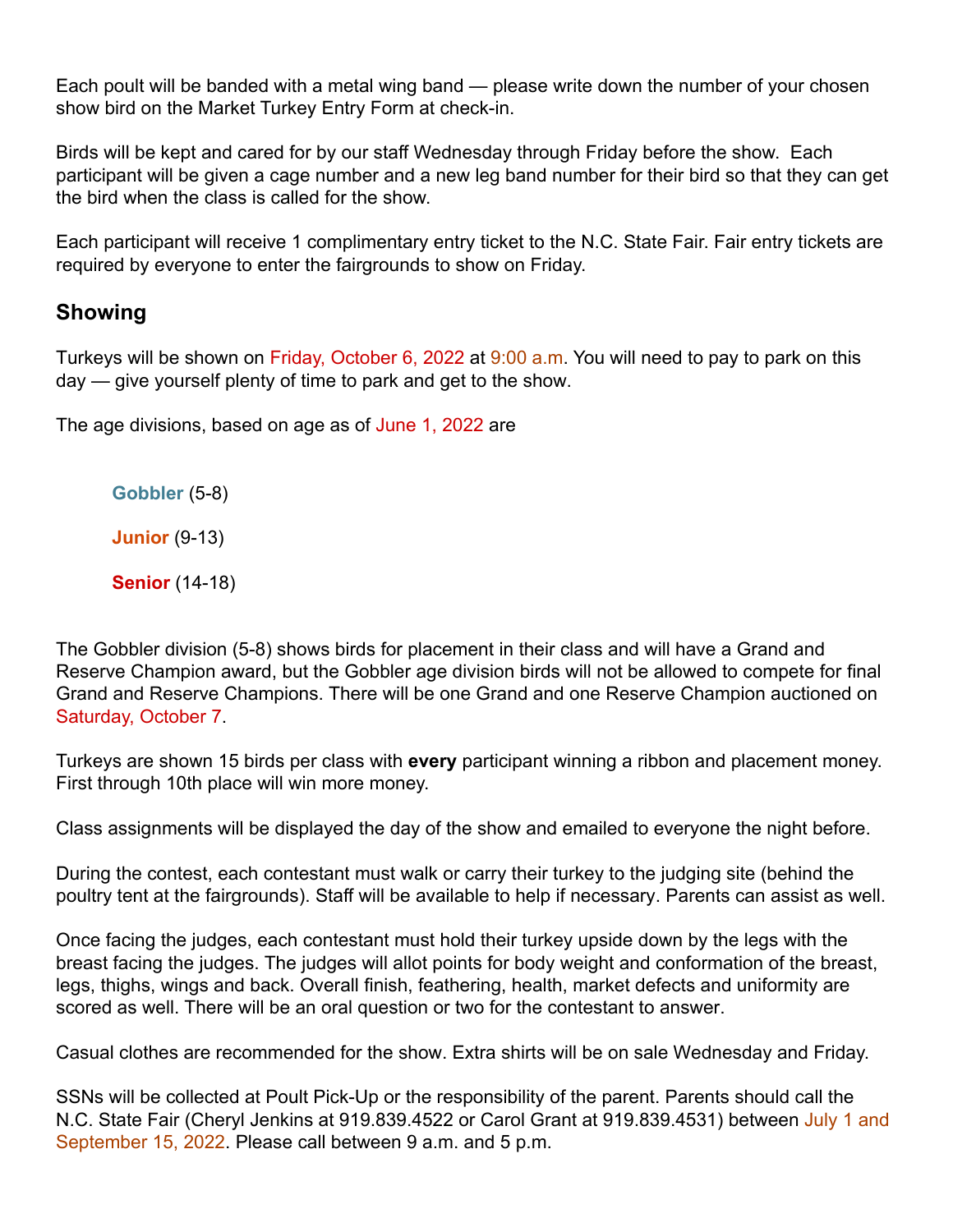#### **Directions to the NC State Poultry Science Teaching Unit**

Click on the map directly from this document to open on your device.



#### **Contact Us**

If you have questions or need more information, **[visit us online](https://poultry4hyouth.ces.ncsu.edu/youth-market-turkey-show/)** (go.ncsu.edu/ymts) or contact

Mary Fosnaught 919.515.5529 **[mhfosnau@ncsu.edu](mailto:mhfosnau%40ncsu.edu?subject=Question%20about%20the%20Youth%20Market%20Turkey%20Show)**



Prestage Department of Poultry Science